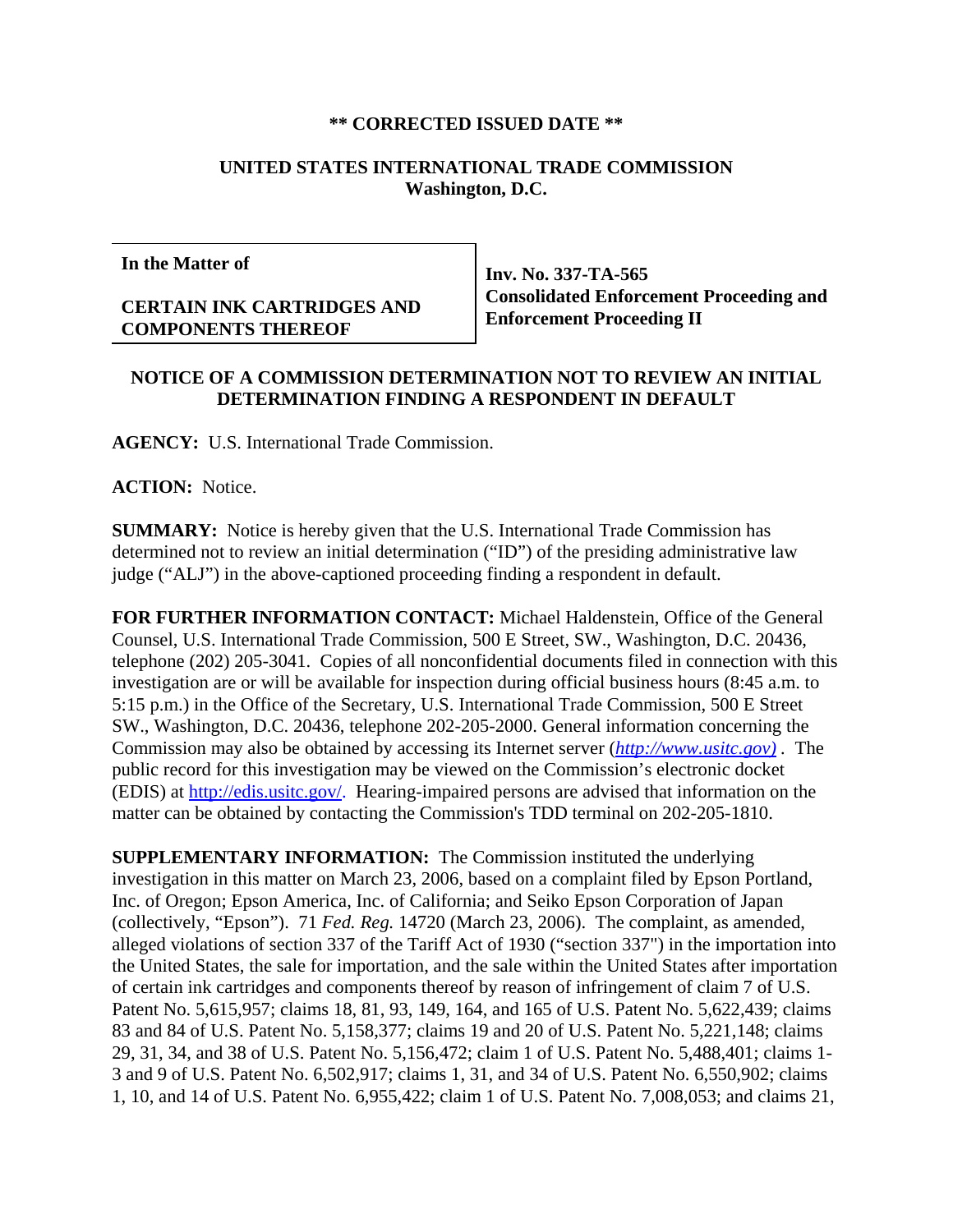45, 53, and 54 of U. S. Patent No. 7,011,397. The complaint further alleged that an industry in the United States exists as required by subsection  $(a)(2)$  of section 337. The complainants requested that the Commission issue a general exclusion order and cease and desist orders. The Commission named as respondents 24 companies located in China, Germany, Hong Kong, Korea, and the United States. Several respondents were terminated from the investigation on the basis of settlement agreements or consent orders or were found in default.

On October 19, 2007, after review of the ALJ's final ID, the Commission made its final determination in the investigation, finding a violation of section 337. The Commission issued a general exclusion order, a limited exclusion order, and cease and desist orders directed to several domestic respondents. The Commission also determined that the public interest factors enumerated in 19 U.S.C. § 1337(d), (f), and (g) did not preclude issuance of the aforementioned remedial orders, and that the bond during the Presidential period of review would be \$13.60 per cartridge for covered ink cartridges. Certain respondents appealed the Commission's final determination to the United States Court of Appeals for the Federal Circuit ("Federal Circuit"). On January 13, 2009, the Federal Circuit affirmed the Commission's final determination without opinion pursuant to Fed. Cir. R. 36. *Ninestar Technology Co. et al. v. International Trade Commission*, Appeal No. 2008-1201.

On February 8, 2008, Epson filed two complaints for enforcement of the Commission's orders pursuant to Commission rule 210.75. Epson proposed that the Commission name five respondents as enforcement respondents. On May 1, 2008, the Commission determined that the criteria for institution of enforcement proceedings were satisfied and instituted consolidated enforcement proceedings, naming the five following proposed respondents as enforcement respondents: Ninestar Technology Co., Ltd.; Ninestar Technology Company, Ltd.; Town Sky Inc.; Mipo America Ltd. ("Mipo America"); and Mipo International, Ltd. On March 18, 2008, Epson filed a third enforcement complaint against two proposed respondents: Ribbon Tree USA, Inc. (dba Cana-Pacific Ribbons) and Apex Distributing Inc. On June 23, 2008, the Commission determined that the criteria for institution of enforcement proceedings were satisfied and instituted another formal enforcement proceeding and named the two proposed respondents as the enforcement respondents. On September 18, 2008, the ALJ issued Order No. 37, consolidating the two proceedings.

On November 26, 2008, Epson filed a motion pursuant to Commission rules 210.16 and 210.33 seeking an order finding enforcement respondent Mipo America in default and taking adverse inferences against it for its failure to respond to discovery.

On January 13, 2009, the ALJ issued the subject ID (Order No. 51) finding Mipo America in default pursuant to Commission rule 210.16(a)(2) for failure to cooperate in discovery. No petitions for review of the ID were filed, and the Commission has determined not to review the ID.